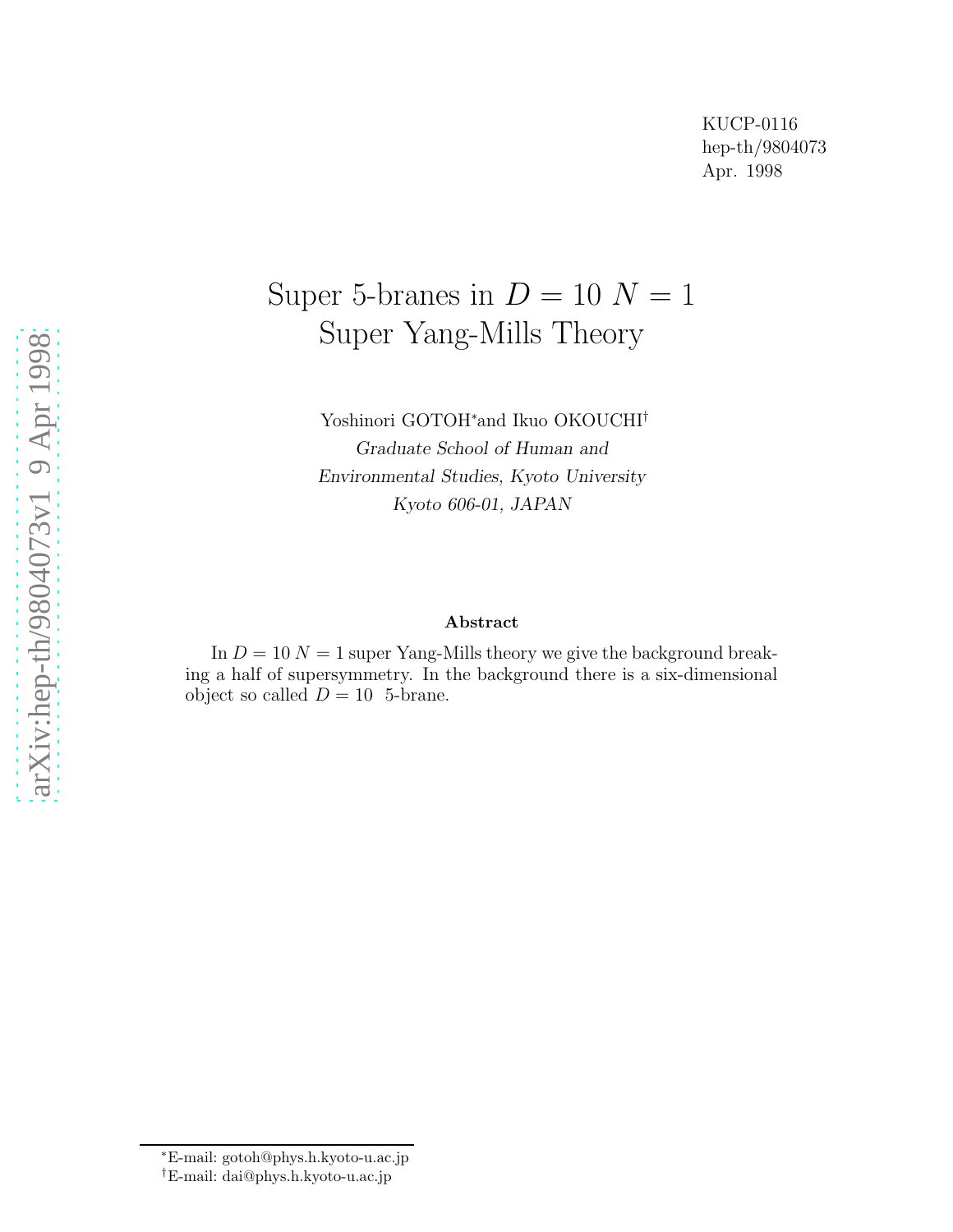#### 1. Introduction

The possibility of partial supersymmetry breaking was discussed by Hughes and Polchinski [\[1](#page-8-0)]. They pointed out the way how to evade the existing no-go theorem of partial supersymmetry breaking based on the supersymmetry current algebra. They constructed a supersymmetric Nielsen-Olesen vortex [\[2](#page-8-0)] in a  $D = 4$   $N = 2$  supersymmetric theory in which half of the supersymmetry is spontaneously broken. They also showed that the effective action for the vortex is the Green-Schwarz covariant action [\[3\]](#page-8-0). Moreover Hughes, Liu and Polchinski [\[4](#page-8-0)] gave a four-dimensional supermembrane solution<sup>∗</sup> of the six-dimensional Abelian  $N = 1$  supersymmetric gauge theory. They showed that the effective action for the membrane is a generalization of the Green-Schwarz covariant action.

We give the background breaking a half of supersymmetry in  $D = 10 N = 1$  super Yang-Mills theory. In the background there is a six-dimensional object so called  $D = 10$ 5-brane. We also give the effective action for the 5-brane which is a generalization of the Green-Schwarz covariant action as same as the case of[[4\]](#page-8-0).

In sect.2 we first introduce Γ-matrices in  $D = 10$  Minkowski space that will be important in the later sections. In sect.3 we consider dimensional reductions and review that  $D = 4$  N = 4 super Yang-Mills Lagrangian can be derived from  $D = 10$  $N = 1$  $N = 1$  $N = 1$  Lagrangian by trivial dimensional reduction [[5\]](#page-8-0). In sect.4 we give a topological solution of  $D = 10$   $N = 1$  super Yang-Mills theory which denotes a  $D = 10$  5-brane. This background effectively realizes  $D = 4$   $N = 2$  super-Poincaré symmetry. Thus it has only half of the supersymmetry as compared with the case of trivial dimensional reduction. Finally we give the effective action for the 5-brane† .

### 2. Γ-matrices in  $D = 10$  Minkowski space

We introduce a particular representation of the  $D = 10$   $\Gamma$ -matrices<sup>†</sup>:

$$
\{\Gamma_M, \Gamma_N\} = 2\eta_{MN} \tag{1}
$$

<sup>∗</sup>We would now call it 3-brane.

<sup>†</sup>P-brane action was shown in [\[6](#page-8-0)][[7\]](#page-8-0)

<sup>&</sup>lt;sup>‡</sup>Weuse the representation of the  $D = 10$  Γ-matrices of [[8\]](#page-8-0).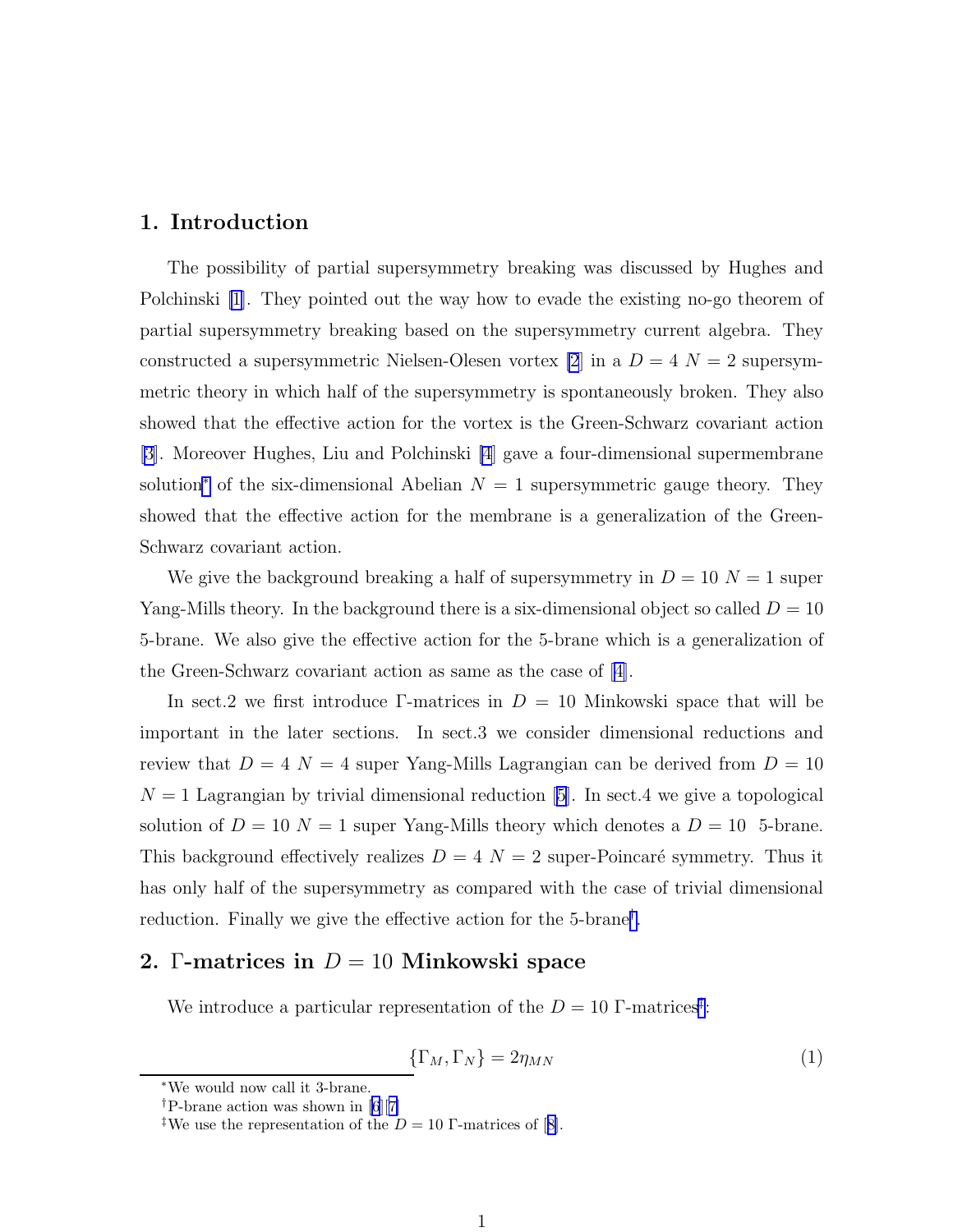<span id="page-2-0"></span>where  $\eta_{MN} = (1, -1, \dots -1)$ . We choose  $\Gamma_M(M = 0, .3, 5, .10)$  as

$$
\Gamma_{\mu} = \gamma_{\mu} \bigotimes 1 \qquad \text{for } \mu = 0, \dots 3
$$
  
\n
$$
\Gamma_{4+m} = \gamma_5 \bigotimes \tilde{\Gamma}_m \qquad \text{for } m = 1, \dots 6
$$
 (2)

where  $\gamma_{\mu}$ ,  $\gamma_5$  the  $4 \times 4$  Γ matrices in  $D = 4$  Minkowski space with  $\eta_{\mu\nu} = (1, -1, -1, -1)$ and  $\tilde{\Gamma}_m$  the  $8 \times 8$   $\Gamma$  matrices in  $D = 6$  Euclidean space with  $\eta_{mn} = \delta_{mn}$ 

$$
\gamma_{\mu} = \begin{pmatrix} 0 & (\sigma_{\mu})_{\alpha\dot{\alpha}} \\ (\bar{\sigma}_{\mu})^{\dot{\alpha}\alpha} & 0 \end{pmatrix} \qquad \gamma_{5} = \begin{pmatrix} -i & 0 \\ 0 & i \end{pmatrix}
$$

$$
\tilde{\Gamma}_{m} = \begin{pmatrix} 0 & (\tilde{\sigma}_{m})_{ij} \\ (\tilde{\sigma}_{m}^{-1})^{ij} & 0 \end{pmatrix}
$$
(3)

where  $i, j = 1, ...4$ , Pauli-matrices  $\boldsymbol{\sigma} = (\sigma_1, \sigma_2, \sigma_3)$ ,  $\sigma_{\mu} = (1, \boldsymbol{\sigma}), \bar{\sigma}_{\mu} = (1, -\boldsymbol{\sigma})$  and

$$
\tilde{\sigma}_1 = \begin{pmatrix} 0 & -\sigma_3 \\ \sigma_3 & 0 \end{pmatrix} \qquad \tilde{\sigma}_2 = \begin{pmatrix} 0 & i \\ -i & 0 \end{pmatrix} \qquad \tilde{\sigma}_3 = \begin{pmatrix} 0 & \sigma_1 \\ -\sigma_1 & 0 \end{pmatrix}
$$

$$
\tilde{\sigma}_4 = \begin{pmatrix} 0 & -\sigma_2 \\ -\sigma_2 & 0 \end{pmatrix} \qquad \tilde{\sigma}_5 = \begin{pmatrix} -\sigma_2 & 0 \\ 0 & \sigma_2 \end{pmatrix} \qquad \tilde{\sigma}_6 = \begin{pmatrix} i\sigma_2 & 0 \\ 0 & i\sigma_2 \end{pmatrix} . \tag{4}
$$

These  $\tilde{\sigma}_m$  satisfy the following relations:

$$
(\tilde{\sigma}_m)_{ij} = -(\tilde{\sigma}_m)_{ji}, \quad (\tilde{\sigma}_m^{-1})^{ij} = (\tilde{\sigma}_m^{-1})^{ji}
$$
  
\n
$$
(\tilde{\sigma}_m)_{ij}^* \equiv -(\tilde{\sigma}_m^{-1})^{ij} = \frac{1}{2} \epsilon^{ijkl} (\tilde{\sigma}_m)_{kl}
$$
  
\n
$$
(\tilde{\sigma}_m)_{ij} (\tilde{\sigma}_n^{-1})^{ji} = 4\delta_{mn}, \quad (\tilde{\sigma}_m)_{ij} (\tilde{\sigma}_m^{-1})^{kl} = -2(\delta_i^k \delta_j^l - \delta_i^l \delta_j^k)
$$
  
\n
$$
(\tilde{\sigma}_m)_{ij} (\tilde{\sigma}_m)_{kl} = 2\epsilon_{ijkl}, \quad (\tilde{\sigma}_m^{-1})^{ij} (\tilde{\sigma}_m^{-1})^{kl} = 2\epsilon^{ijkl}.
$$
\n(5)

Σ-matrices are defined by

$$
\Sigma_{MN} \equiv \frac{i}{2} [\Gamma_M, \Gamma_N]
$$
  
\n
$$
\Sigma_{\mu\nu} = \frac{i}{2} [\Gamma_\mu, \Gamma_\nu] = \frac{i}{2} [\gamma_\mu, \gamma_\nu] \bigotimes 1
$$
  
\n
$$
\Sigma_{mn} = \frac{i}{2} [\Gamma_m, \Gamma_n] = -\frac{i}{2} \mathbb{1} \bigotimes [\tilde{\Gamma}_m, \tilde{\Gamma}_n].
$$
\n(6)

## 3. Trivial dimensional reduction

Consider the  $N = 1$  super Yang-Mills Lagrangian in  $D = 10$  Minkowski space for a gauge field  $A_M$  ( $M = 0,..3,5,..10$ ) and a Majorana Weyl spinor  $\lambda$  in the adjoint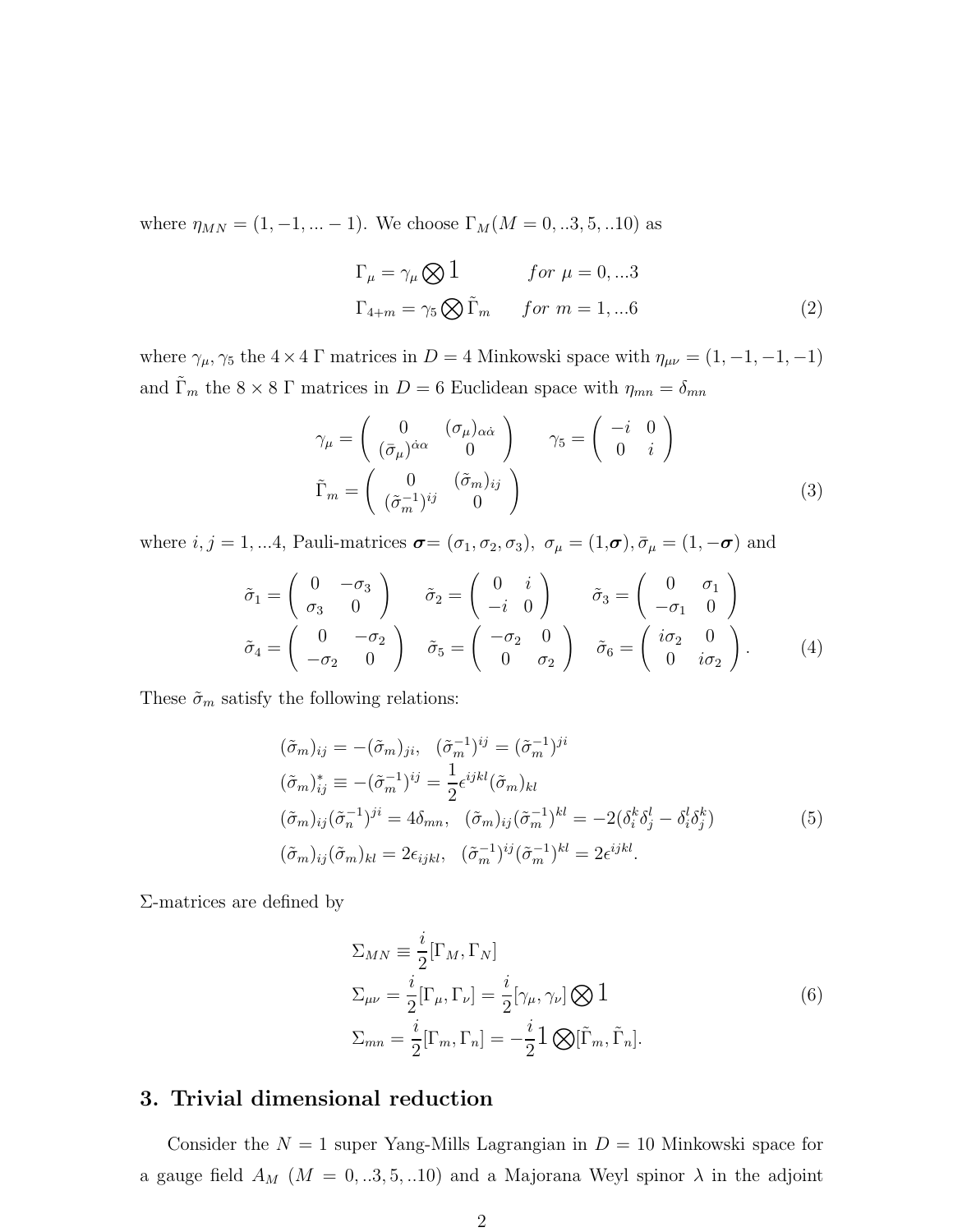<span id="page-3-0"></span>representation of the gauge group<sup>§</sup>:

$$
\mathcal{L} = -\frac{1}{4} F_{MN}^a F^{aMN} + \frac{i}{2} \bar{\lambda}^a \Gamma^M D_M \lambda^a \tag{7}
$$

where the  $D = 10$  Majorana Weyl spinor  $\lambda$  can be written by  $D = 4$  Weyl spinors as

$$
\lambda = (\lambda_{\alpha i}, 0, 0, \bar{\lambda}^{\dot{\alpha} i})^T \quad \text{for } \alpha, \dot{\alpha} = 1, 2 \text{ and } i = 1, \dots 4 \tag{8}
$$

This Lagrangian is invariant under supersymmetry transformations:

$$
\delta A_M^a = i \bar{\xi} \Gamma_M \lambda^a
$$
  

$$
\delta \lambda^a = -\frac{i}{2} \Sigma^{MN} \xi F_{MN}^a
$$
 (9)

where  $\xi$  is a  $D = 10$  Majorana Weyl spinor supersymmetry parameter and can be written by  $D = 4$  Weyl spinors  $(\xi_{\alpha i}, 0, 0, \bar{\xi}^{\dot{\alpha} i})^T$ .

To obtain a  $D = 4$  theory from this, we perform a trivial dimensional reduction:

$$
\partial_{4+m} = 0 \qquad \text{for } m = 1, \dots 6 \tag{10}
$$

It gives us

$$
F_{\mu\nu} = \partial_{\mu}A_{\nu} - \partial_{\nu}A_{\mu} - ig[A_{\mu}, A_{\nu}]
$$
  
\n
$$
F_{\mu m} = \partial_{\mu}\phi_m - ig[A_{\mu}, \phi_m] \equiv D_{\mu}\phi_m
$$
  
\n
$$
F_{mn} = -ig[\phi_m, \phi_n]
$$
\n(11)

where  $\phi_m \equiv A_m$ . The Lagrangian (7) now depends only on four coordinates  $x^{\mu}$  and reads

$$
-\frac{1}{4}F_{MN}^{a}F^{aMN} = -\frac{1}{4}F_{\mu\nu}^{a}F^{a\mu\nu} + \frac{1}{2}D_{\mu}\phi_{m}^{a}D^{\mu}\phi_{m}^{a} + \frac{1}{4}g^{2}[\phi_{m}, \phi_{n}]^{a}[\phi_{m}, \phi_{n}]^{a}
$$
  
\n
$$
= -\frac{1}{4}F_{\mu\nu}^{a}F^{a\mu\nu} + \frac{1}{2}D_{\mu}\phi_{ij}^{a}D^{\mu}\phi^{ai} + \frac{1}{4}g^{2}[\phi_{ij}, \phi_{kl}]^{a}[\phi^{ij}, \phi^{kl}]^{a}
$$
  
\n
$$
\frac{i}{2}\bar{\lambda}^{a}\Gamma^{M}D_{M}\lambda^{a} = \frac{i}{2}\bar{\lambda}^{a}\Gamma^{\mu}D_{\mu}\lambda^{a} + \frac{1}{2}\bar{\lambda}^{a}\Gamma^{m}[\phi_{m}, \lambda]^{a}
$$
  
\n
$$
= \frac{i}{2}(\lambda_{i}^{a}\sigma^{\mu}D_{\mu}\bar{\lambda}^{ai} + \bar{\lambda}^{ai}\bar{\sigma}^{\mu}D_{\mu}\lambda_{i}^{a}) + gf^{abc}(\phi^{bij}\lambda_{i}^{a}\lambda_{j}^{c} + \phi_{ij}^{b}\bar{\lambda}^{ai}\bar{\lambda}^{cj})
$$
(13)

<sup>§</sup>Supersymmetric matter contents in higher dimensions are given in[[9\]](#page-8-0).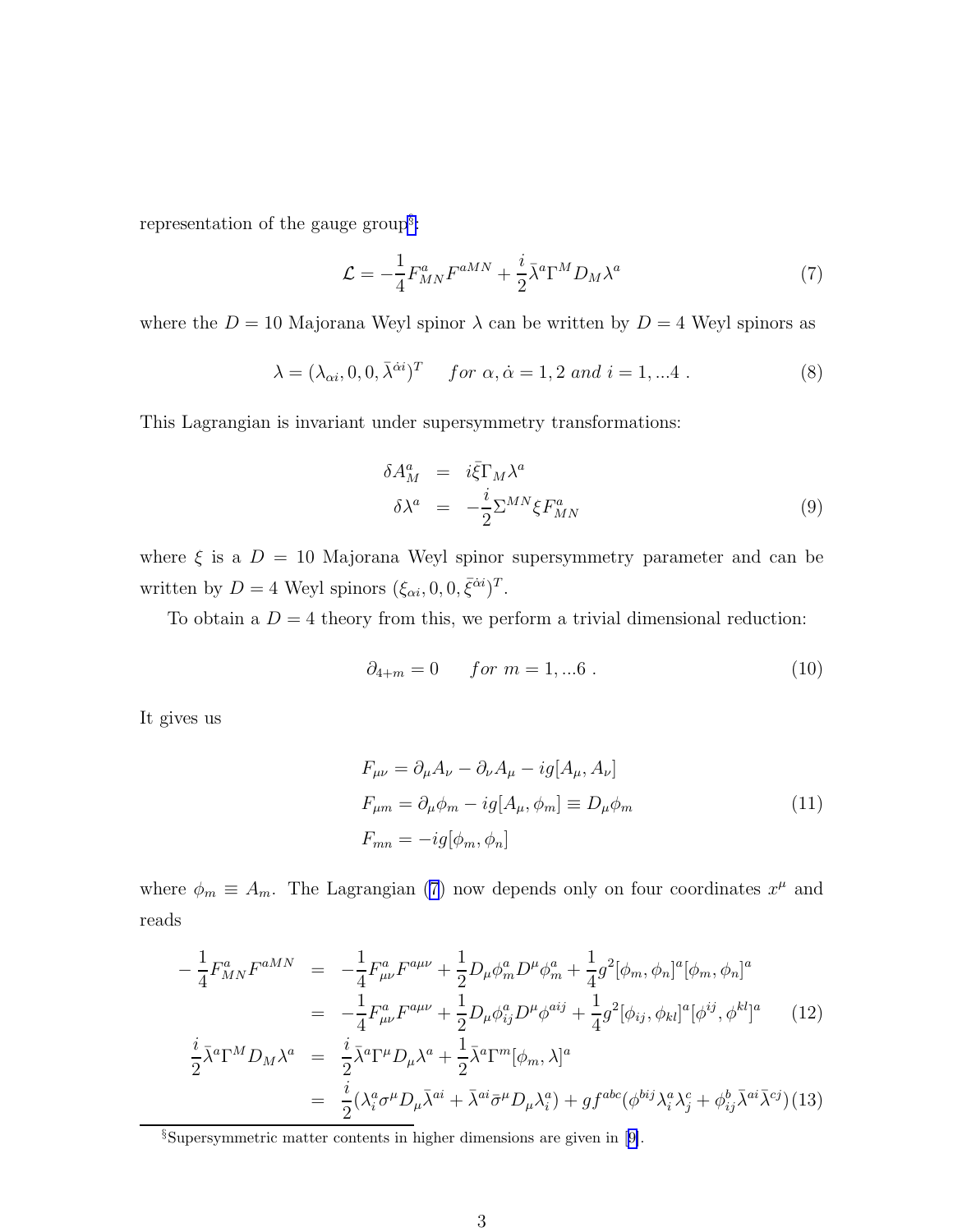<span id="page-4-0"></span>where  $\phi_{ij}$  and  $\phi^{ij}$  are real anti-symmetric tensors defined by  $\phi_{ij} \equiv -\frac{1}{2} (\tilde{\sigma}^m)_{ij} \phi_m$ ,  $\phi^{ij} \equiv$ 1  $\frac{1}{2}(\tilde{\sigma}^{-1}{}^{m})^{ij}\phi_{m}$  and  $\phi_{m}=\frac{1}{2}$  $\frac{1}{2}(\tilde{\sigma}_{m}^{-1})^{ij}\phi_{ij} = -\frac{1}{2}$  $\frac{1}{2}(\tilde{\sigma}_m)_{ij}\phi^{ij}$ ,and we have used the relations ([5\)](#page-2-0). The supersymmetry transformations [\(9](#page-3-0)) become

$$
\delta A^a_\mu = i\xi \Gamma_\mu \lambda^a = i(\xi_i \sigma_\mu \bar{\lambda}^{ai} + \bar{\xi}^i \bar{\sigma}_\mu \lambda^a_i)
$$
\n(14)

$$
\delta \phi_m^a = i\xi \Gamma_m \lambda^a \tag{15}
$$

$$
\delta\phi_{ij}^{a} = \xi_{i}\lambda_{j}^{a} - \xi_{j}\lambda_{i}^{a} + \epsilon_{ijkl}\bar{\xi}^{k}\bar{\lambda}^{al}
$$
\n
$$
\delta\lambda^{a} = -\frac{i}{2}\Sigma^{MN}\xi F_{MN}^{a}
$$
\n
$$
\delta\lambda_{\alpha i}^{a} = -\frac{i}{2}(\sigma^{\mu\nu}\xi_{i})_{\alpha}F_{\mu\nu}^{a} - 2iD_{\mu}\phi_{ij}^{a}(\sigma^{\mu}\bar{\xi}^{j})_{\alpha} - 2ig[\phi_{ij},\phi^{jk}]^{a}\xi_{\alpha k}
$$
\n
$$
\delta\bar{\lambda}^{a\dot{\alpha}i} = -\frac{i}{2}(\bar{\sigma}^{\mu\nu}\bar{\xi}^{i})^{\dot{\alpha}}F_{\mu\nu}^{a} - 2iD_{\mu}\phi^{aij}(\bar{\sigma}^{\mu}\xi_{j})^{\dot{\alpha}} - 2ig[\phi^{ij},\phi_{jk}]^{a}\bar{\xi}^{\dot{\alpha}k}.
$$
\n(16)

Thebackground ([10](#page-3-0)) has the global  $SO(1,3) \times SO(6) \sim SO(1,3) \times SU(4)_R$  symmetry. Actually these Lagrangian and transformations are known as the  $SU(4)$  covariant  $D =$  $4 N = 4$  super Yang-Mills theory.

## 4. Partial supersymmetry breaking and super 5-branes

In this section we show that the super Yang-Mills Lagrangian in  $D = 10$  Minkowski space have topological solutions which break half of the supersymmetries.

We choose the following topological solutions:

2

$$
A_{\mu}^{a} = 0 \qquad f \text{or } \mu = 0, \dots 3 \quad (M = 0, \dots 3) \tag{17}
$$

$$
A_9^a, A_{10}^a = 0 \tag{18}
$$

$$
F_{\hat{m}\hat{n}}^a = \frac{1}{2} \epsilon_{\hat{m}\hat{n}\hat{k}i} F_{\hat{k}i}^a \equiv \tilde{F}_{\hat{m}\hat{n}}^a \qquad \text{for } \hat{m}, \hat{n}, \hat{k}, i = 1, \dots 4 \quad (M = 5, \dots 8) \tag{19}
$$

$$
\lambda^a = 0 \tag{20}
$$

where  $F_{\hat{m}\hat{n}}^a$  depend only on four coordinates  $x^{\hat{m}}$ . When we choose  $SU(2)$  gauge symmetry, the topological background has the global  $SO(1,5) \times SO(3)_{diag}$  symmetry. Thus these solutions denote a super 5-brane.

To see partial supersymmetry breaking clearly we assume that nothing depends on 2 dimensions:

$$
\partial_9 = \partial_{10} = 0,\tag{21}
$$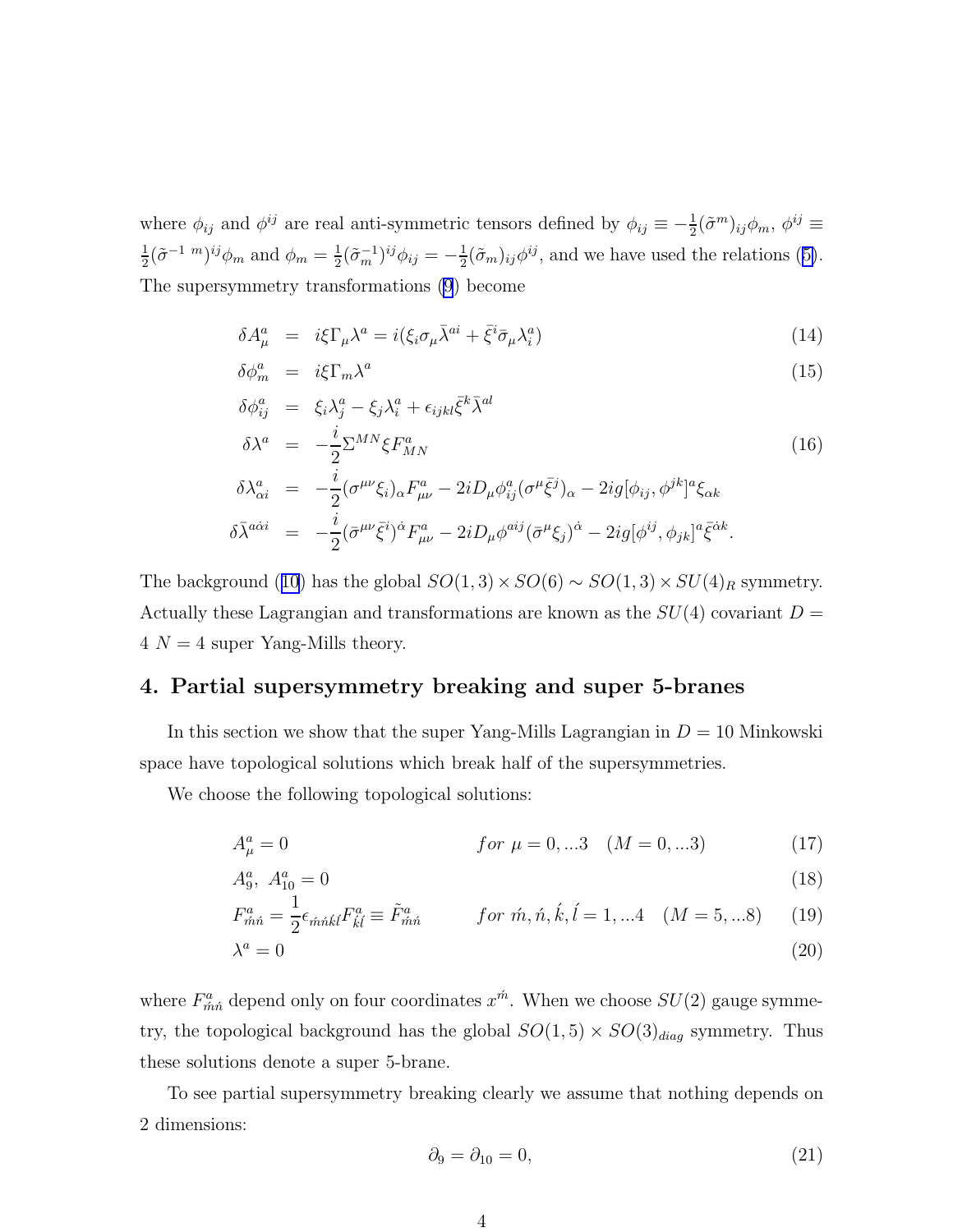this background has the global  $SO(1,3) \times SO(3)_{diag} \times SO(2) \sim SO(1,3) \times SU(2)_R \times$  $U(1)_R$  symmetry thus  $D = 4$  N = 2 supersymmetry. We will expect that only half of the supersymmetries are unbroken in this background  $(17) \sim (21)$  $(17) \sim (21)$  $(17) \sim (21)$  as compared with the case of trivial reduction of six dimensions [\(10](#page-3-0)). Actually we will show half of the supersymmetries are unbroken in the topological background while the other half are broken.

Before proceeding this for preparation we will investigate  $\Sigma$ -matrices [\(6](#page-2-0)). We define  $\Sigma_{\hat{m}\hat{n}}$  as

$$
[\tilde{\Gamma}_{\acute{m}}, \tilde{\Gamma}_{\acute{n}}] \equiv 2i \begin{pmatrix} \tilde{\Sigma}_{\acute{m}\acute{n}}^{1} & & \\ & \tilde{\Sigma}_{\acute{m}\acute{n}}^{2} & \\ & & \tilde{\Sigma}_{\acute{m}\acute{n}}^{3} \end{pmatrix} \tag{22}
$$

and find the following relation:

$$
\frac{1}{2} \epsilon_{\hat{k}l\hat{m}\hat{n}} [\tilde{\Gamma}_{\hat{m}}, \tilde{\Gamma}_{\hat{n}}] = \frac{1}{2} \epsilon_{\hat{k}l\hat{m}\hat{n}} 2i \begin{pmatrix} \tilde{\Sigma}_{\hat{m}\hat{n}}^{1} & \\ & \tilde{\Sigma}_{\hat{m}\hat{n}}^{2} & \\ & & \tilde{\Sigma}_{\hat{m}\hat{n}}^{3} \\ & & & \tilde{\Sigma}_{\hat{m}\hat{n}}^{4} \end{pmatrix}
$$
\n
$$
= 2i \begin{pmatrix} -\tilde{\Sigma}_{\hat{m}\hat{n}}^{1} & \\ & \tilde{\Sigma}_{\hat{m}\hat{n}}^{2} & \\ & & -\tilde{\Sigma}_{\hat{m}\hat{n}}^{3} & \\ & & & \tilde{\Sigma}_{\hat{m}\hat{n}}^{4} \end{pmatrix} . \tag{23}
$$

In the last step we have used the representations of([3\)](#page-2-0) and [\(4](#page-2-0)).

Now we will see the supersymmetry transformations([9](#page-3-0)) in the topological background. The supersymmetry variation of bosonic fields is zero. The supersymmetry variation of fermion field is

$$
\delta \lambda^{a} = -\frac{i}{2} \Sigma^{\hat{m}\hat{n}} \xi F_{\hat{m}\hat{n}} = -\frac{i}{2} \{-\frac{i}{2} \mathbf{1} \bigotimes [\tilde{\Gamma}_{\hat{m}}, \tilde{\Gamma}_{\hat{n}}] \xi F_{\hat{m}\hat{n}}^{a}
$$
\n
$$
= -\frac{i}{2} F_{\hat{m}\hat{n}}^{a} \mathbf{1} \bigotimes \begin{pmatrix} \tilde{\Sigma}_{\hat{m}\hat{n}}^{1} & \tilde{\Sigma}_{\hat{m}\hat{n}}^{2} & \tilde{\Sigma}_{\hat{m}\hat{n}}^{3} & \tilde{\Sigma}_{\hat{m}\hat{n}}^{4} & 0 \\ \tilde{\Sigma}_{\hat{m}\hat{n}}^{3} & \tilde{\Sigma}_{\hat{m}\hat{n}}^{4} & 0 & \tilde{\xi}^{\hat{\alpha}i} \end{pmatrix}
$$
\n
$$
= -\frac{i}{2} F_{\hat{m}\hat{n}}^{a} \begin{pmatrix} (\tilde{\Sigma}_{\hat{m}\hat{n}}^{1} \xi_{\alpha 1}, \tilde{\Sigma}_{\hat{m}\hat{n}}^{2} \xi_{\alpha 2}, \tilde{\Sigma}_{\hat{m}\hat{n}}^{3} \xi_{\alpha 3}, \tilde{\Sigma}_{\hat{m}\hat{n}}^{4} \xi_{\alpha 4})^{T} & 0 & 0 \\ 0 & 0 & 0 & 0 \\ (\tilde{\Sigma}_{\hat{m}\hat{n}}^{1} \bar{\xi}^{\hat{\alpha}1}, \tilde{\Sigma}_{\hat{m}\hat{n}}^{2} \bar{\xi}^{\hat{\alpha}2}, \tilde{\Sigma}_{\hat{m}\hat{n}}^{3} \bar{\xi}^{\hat{\alpha}3}, \tilde{\Sigma}_{\hat{m}\hat{n}}^{4} \bar{\xi}^{\hat{\alpha}4})^{T} \end{pmatrix} .
$$
\n(24)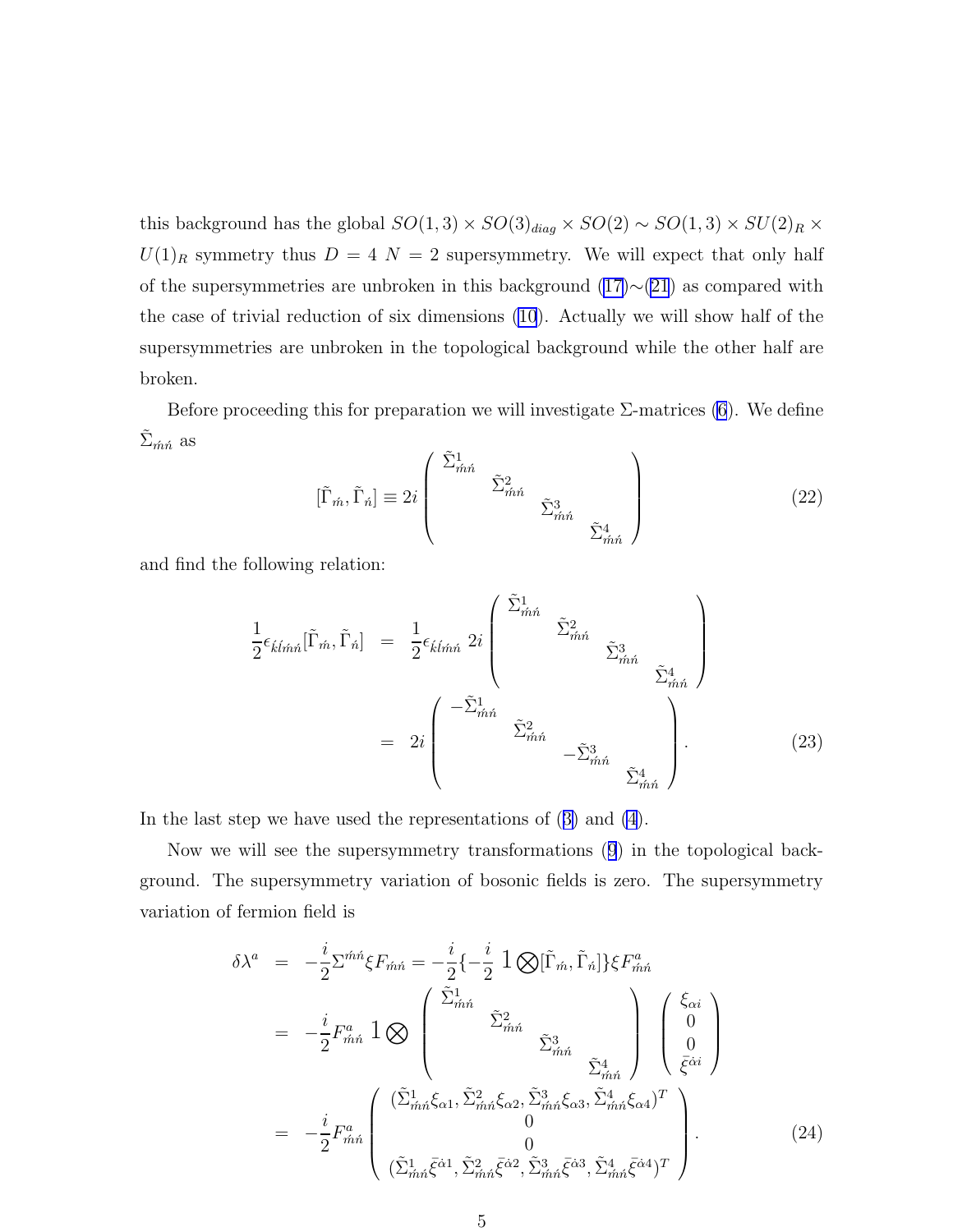<span id="page-6-0"></span>On the other hand using the self dual equation [\(19\)](#page-4-0)

$$
\delta \lambda^{a} = -\frac{i}{2} \Sigma^{\hat{m}\hat{n}} \xi \tilde{F}_{\hat{m}\hat{n}} \n= -\frac{i}{2} F_{\hat{m}\hat{n}}^{a} \mathbf{1} \bigotimes \begin{pmatrix} -\tilde{\Sigma}_{\hat{m}\hat{n}}^{1} & & \\ & \tilde{\Sigma}_{\hat{m}\hat{n}}^{2} & \\ & & -\tilde{\Sigma}_{\hat{m}\hat{n}}^{3} \\ & & \tilde{\Sigma}_{\hat{m}\hat{n}}^{4} \end{pmatrix} \begin{pmatrix} \xi_{\alpha i} \\ 0 \\ 0 \\ \bar{\xi}^{\alpha i} \end{pmatrix} \n= -\frac{i}{2} F_{\hat{m}\hat{n}}^{a} \begin{pmatrix} (-\tilde{\Sigma}_{\hat{m}\hat{n}}^{1} \xi_{\alpha 1}, \tilde{\Sigma}_{\hat{m}\hat{n}}^{2} \xi_{\alpha 2}, -\tilde{\Sigma}_{\hat{m}\hat{n}}^{3} \xi_{\alpha 3}, \tilde{\Sigma}_{\hat{m}\hat{n}}^{4} \xi_{\alpha 4})^{T} \\ 0 \\ 0 \\ (-\tilde{\Sigma}_{\hat{m}\hat{n}}^{1} \bar{\xi}^{\hat{\alpha} 1}, \tilde{\Sigma}_{\hat{m}\hat{n}}^{2} \bar{\xi}^{\hat{\alpha} 2}, -\tilde{\Sigma}_{\hat{m}\hat{n}}^{3} \bar{\xi}^{\hat{\alpha} 3}, \tilde{\Sigma}_{\hat{m}\hat{n}}^{4} \bar{\xi}^{\hat{\alpha} 4})^{T} \end{pmatrix} .
$$
\n(25)

Thus the  $(\xi_{\alpha 1}, \bar{\xi}^{\dot{\alpha} 1})$  and  $(\xi_{\alpha 3}, \bar{\xi}^{\dot{\alpha} 3})$  supersymmetry transformations leave the topological background invariant while the  $(\xi_{\alpha 2}, \bar{\xi}^{\dot{\alpha} 2})$  and  $(\xi_{\alpha 4}, \bar{\xi}^{\dot{\alpha} 4})$  do not. We easily notice when anti-self dual equation is satisfied instead of [\(19](#page-4-0)) the unbroken supersymmetries and the broken ones exchange.

We have shown that there is a six-dimensional object so called super 5-brane which breaks half of the supersymmetries in the background  $(17) \sim (20)$  $(17) \sim (20)$ . Finally we would like to obtain the effective action for the 5-brane using the method of nonliner realization. In the low energty theory, there are four Nambu-Goldstone bosons of the broken translatons and a  $D = 6$  Nambu-Goldstone Weyl spinor of the breaking supersymmetry. The Nambu-Goldstone bosons of  $SU(2)$  gauge symmetry are absorbed by the  $D=6$ gauge fields and the  $D = 6$  gauge fields are massive. Fortunately we know that the action for the Nambu-Goldstone fields is just the generalized Green-Schwarz covariant superstringone  $[4][6][7][10]$  $[4][6][7][10]$  $[4][6][7][10]$  $[4][6][7][10]$  $[4][6][7][10]$  $[4][6][7][10]$  $[4][6][7][10]$ :

$$
S = S_1 + S_2 \tag{26}
$$

where  $S_1$  is a supersymmetric Nambu-Goto action, and  $S_2$  is a Wess-Zumino action.

$$
S_1 = \int d^6 \sigma \left( -\sqrt{-h} \right) \tag{27}
$$

where  $h = \det h_{mn}$ ,  $h_{mn} = \prod_m^M \Pi_{nM}$ ,  $\Pi_m^M = \partial_m x^M - i \bar{\theta} \Gamma^M \partial_m \theta$ . Here  $m, n = 1, ...6$  are world sheet indices and  $M = 1, ... 10$  is a spacetime index. The Fermi field  $\theta$  is a scalar on the world sheet and a Majorana-Weyl spinor in  $D = 10$ .

$$
S_2 = \int_{WS} \Omega_6 \tag{28}
$$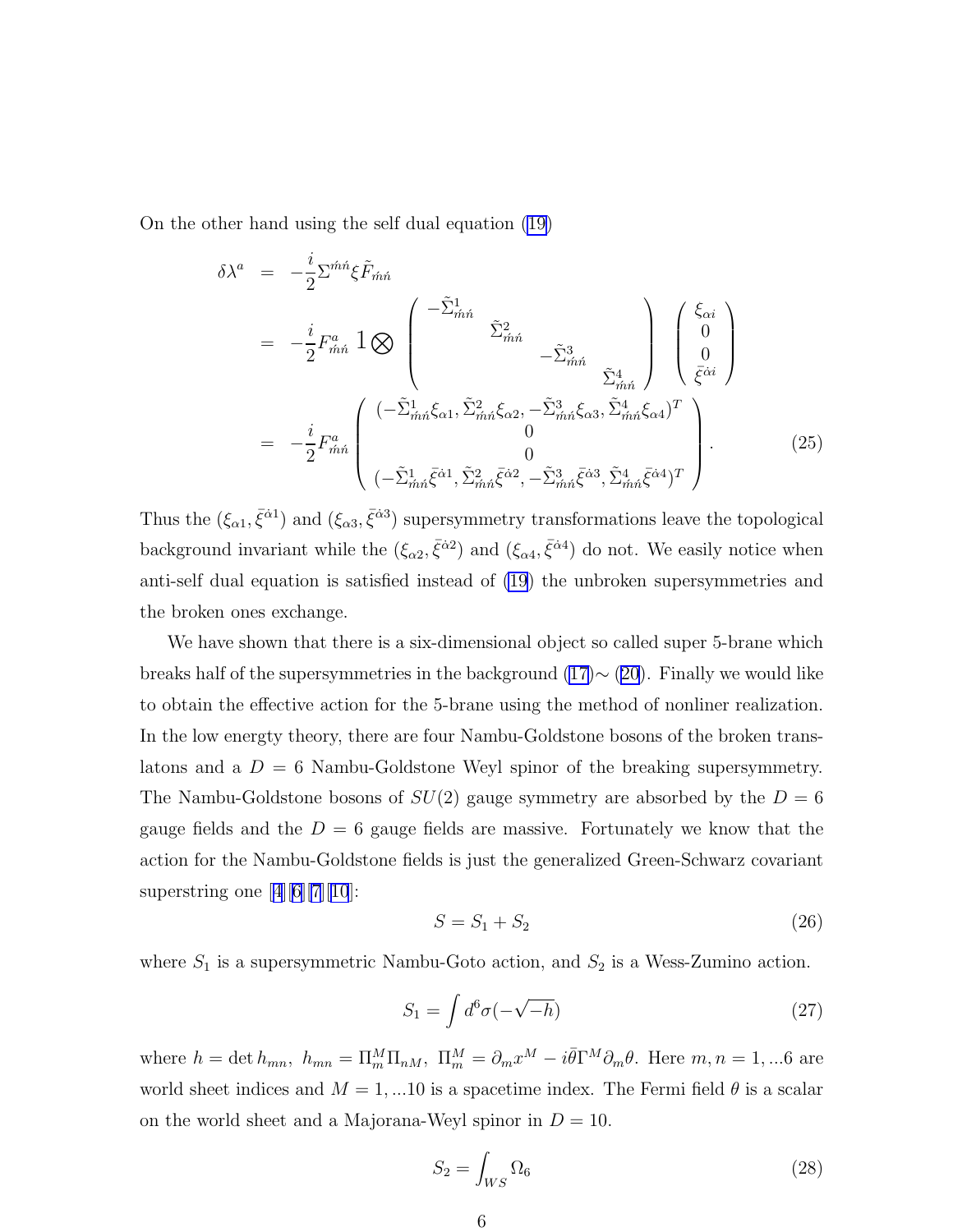where  $\Omega_6$  is given by  $\Omega_7$  as  $d\Omega_6 = \Omega_7$ . The closed supersymmetric seven-form  $\Omega_7$  is unique up to normalization and given by

$$
\Omega_7 = \Pi^I \Pi^J \Pi^K \Pi^L \Pi^M d\bar{\theta} \Gamma_{IJKLM} d\theta. \tag{29}
$$

The action([26](#page-6-0)) is invariant under the nonlinear supersymmetry

$$
\delta\theta = \xi, \quad \delta x^M = i\bar{\xi}\Gamma_M\theta. \tag{30}
$$

However there is a local fermionic symmetry, this symmetry involves half of the nonlinear action of  $\xi$ , so only half of the supersymmetries (30) act  $\theta$  nonlinearly. Similarly all the translations act nonlinearly for Bose fields  $x^M$ . However six of the translations are equivarent to coordinate translations on the membrane ground state. As the same way, we shall be able to get  $D = 9$  4-brane,  $D = 8$  3-brane,  $\cdots$  and  $D = 6$  1-brane. [\[6](#page-8-0)]

#### Acknowledgement

We would like to thank S. Wada for useful discussions, especially we would like to thank K. Sugiyama and T. Uematsu for numerous useful discussions.